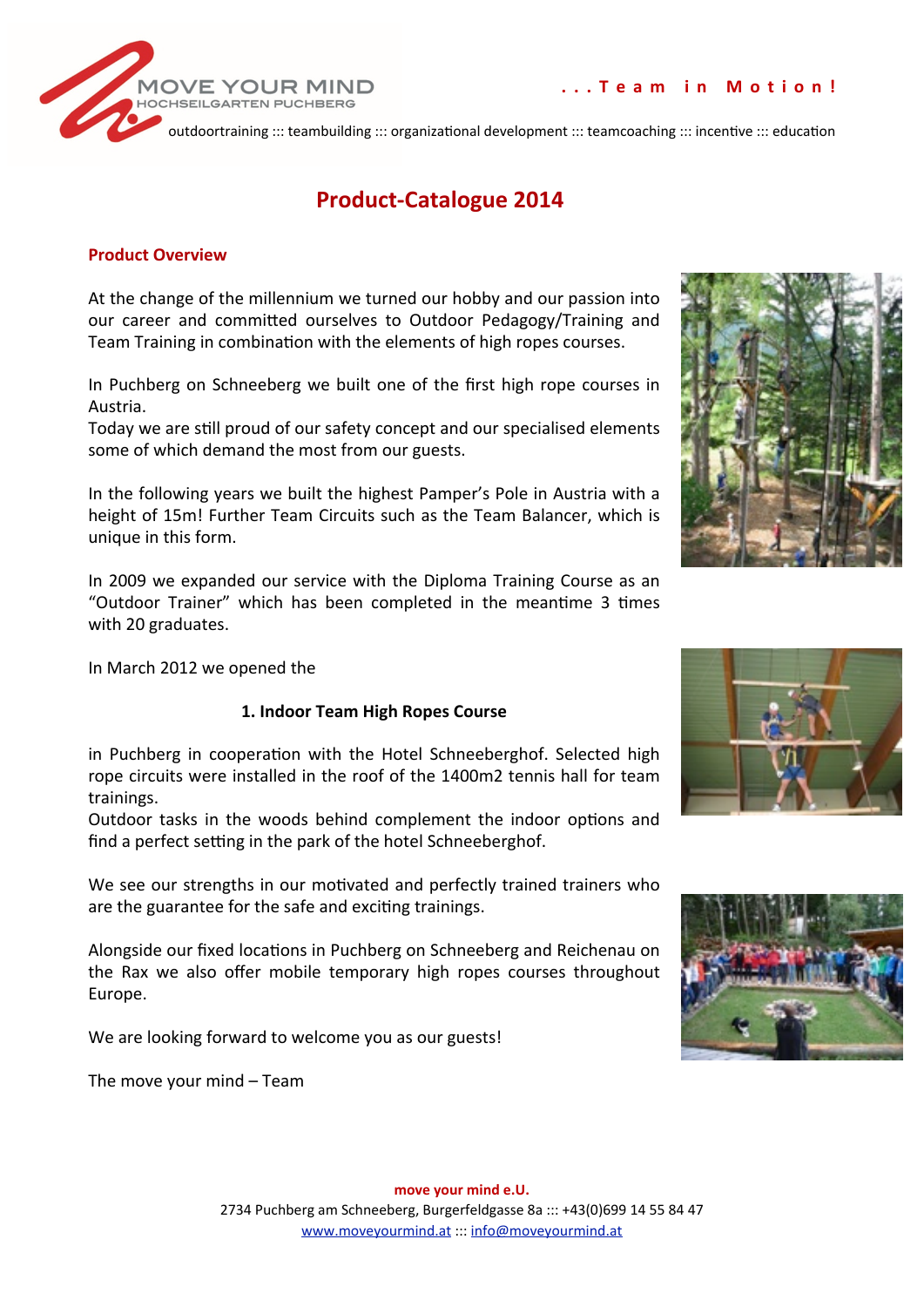### **Outdoor Training - Teamtraining**

Outdoor Training is experiencing and learning with people in and with nature. Participants solve tasks and exercises in a guided setting.

They meet and interact with each other on another level than they are used to in everyday situations or work.

An outdoor training is ideally suited to enable a community feeling to develop and gently encouraging the employees out of their routine areas.

Together they solve tasks and overcome diverse challenges within a safe environment.

The team members develop their perceptual capacities, seek their own limits and try to overcome or stretch these but all still within their learning zone.

In this ideal setting they test, develop and learn new ways of behavior and effective and sustainable forms of cooperation during the diverse outdoor tasks.

The team development process and the development of the each individual are promoted intensively in our outdoor trainings.

Transfer into daily working life is enabled through intensively through refection and debrief sessions.



... Team in Motion!





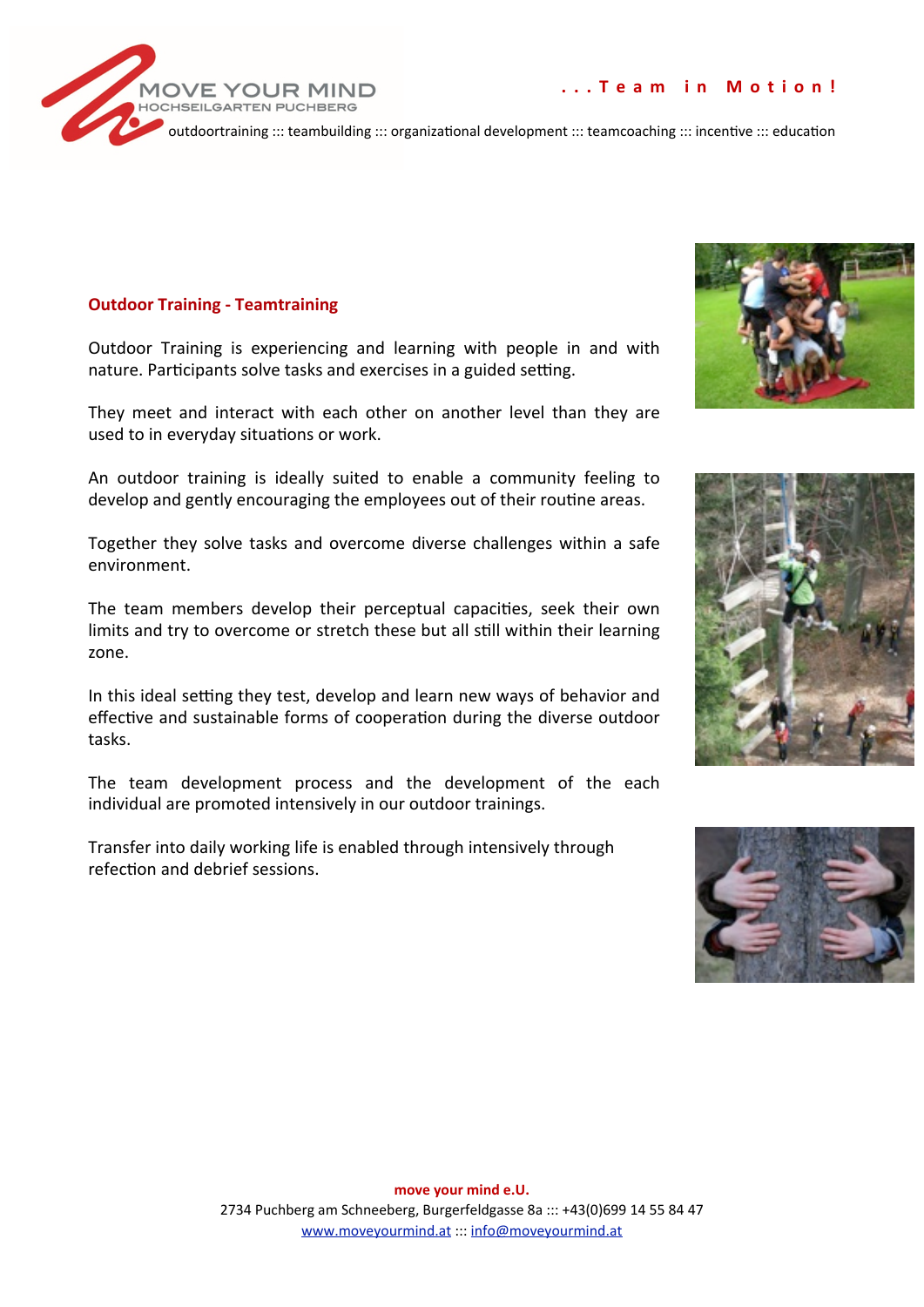



### TRAINCENTIVE - Training with fun factor and/or Incentive with content!

A normal corporate day trip is too little for you  $-$  but a real team training is too much... For this type of inquiry we offer a new form of training - the TRAINCENTIVE!

Teambuilding is packed in a playful, relaxed form. With a Traincentive the most important elements of a teambuilding are combined with those of an incentive.

Thus, one can fully exploit the benefits of both forms and derive optimal added value.

A traincentive begins with problem-solving low elements where initial distance of the forming phase is overcome and trust is built up.

Afterwards we rise up to the heady heights of the tree tops and the themes of cooperation and communication take the foreground.

The final challenge is either the highest Pamper's Pole in Austria at almost 15 m or the Giant Swing  $-$  both form a unique and lasting experience!

The day is wrapped up with a cosy barbecue around the campfire enjoying the sunset over the Schneeberg.

Participants: from 6 persons Duration: 5-8 hours Costs: up to 12 people € 1.450,-, each additional person € 55,-Catering: € 25,- per person







Prices excl. 20% VAT and applicable until end 2014 We are pleased to create an individual program and package for your specific needs! move your mind e.U. 2734 Puchberg am Schneeberg, Burgerfeldgasse 8a ::: +43(0)699 14 55 84 47 www.moveyourmind.at ::: info@moveyourmind.at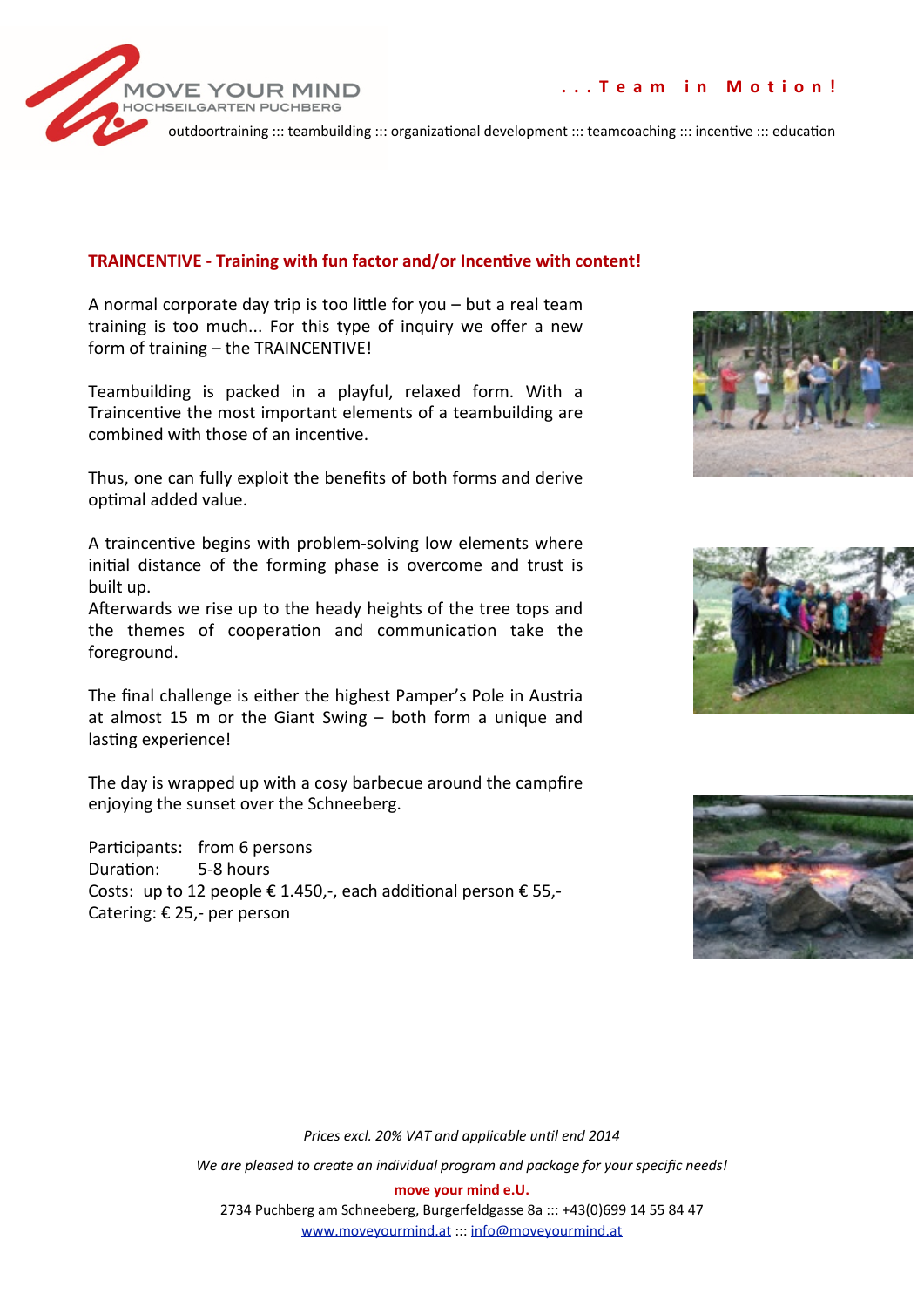

### ... Team in Motion!

outdoortraining ::: teambuilding ::: organizational development ::: teamcoaching ::: incentive ::: education

### **Highland-Games, Indoor & Outdoor**

Courage, bravery, skilfulness, concentration, trust, and strength are only some of the qualities needed for the parcour.

The individual tasks such as crate climbing, intuitive archery, Acid River, Thor's Hammer or the Giant Skis demand all theses qualities of the participants but also trust in one's own team.

The teams are responsible for their own time management and the sequence of activities can be chosen as well.

Thus communication between the teams is a must, negotiations are held and solutions created.

And most important of all  $-$  it's also a lot of fun :-))

Participants: from 15 People upwards Duration: approx. 3 hours Flat rate: €1.625,-, each additional person € 55,-

### **Adventure - Trial**

An adventurous hike with lots of surprises is waiting for you on our Adventure Trial.

Equipped with a map and first tips you start directly form the hotel or an agreed starting point, divided into several teams.

On your way to the common destination, there are however a number of things to experience & discover and, obstacles have to be overcome and puzzles to solve.

At the destination a team task is waiting to bring the teams together again.

Participants: from 6 persons Duration: 3-4 hours Flat rate: up to 12 people € 1.450,-, each additional person € 55,-









Prices excl. 20% VAT and applicable until end 2014

We are pleased to create an individual program and package for your specific needs!

move your mind e.U.

2734 Puchberg am Schneeberg, Burgerfeldgasse 8a ::: +43(0)699 14 55 84 47 www.moveyourmind.at ::: info@moveyourmind.at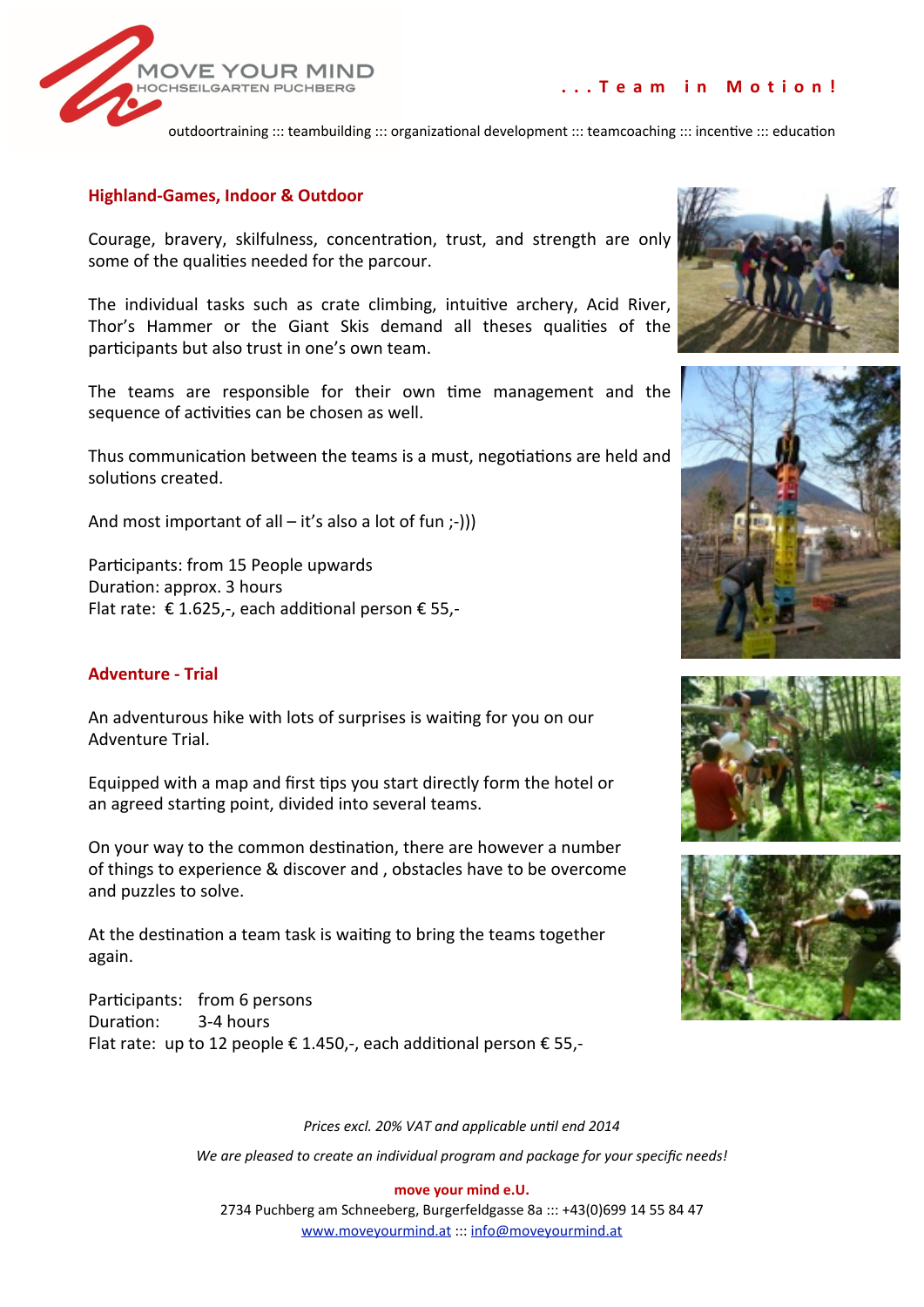### ... Team in Motion!



outdoortraining ::: teambuilding ::: organizational development ::: teamcoaching ::: incentive ::: education

### river crossing & raft building

A team training with a difference - together traverse canyons and build rafts!

At appropriate navigable rivers (eg Schwarza / Hell Valley, ...) this team training takes place. The participants have to independently plan and design solutions for the dry river crossing, and / or on existing high ropes elements cross the river.

For this skill, ingenuity and courage are required, the team spirit is strengthened and communication takes place.

Another challenge are the design and construction of sustainable rafts for 5 people. How successful the teams have worked will attend the subsequent joint maiden voyage.

Participants: from 12 persons Duration: 5 - 8 h Flate rate up to 12 persons: € 2.880,-, each additional person € 95,-

### **Intuitive Archery**

Experience immersion in the world of our ancestors, and to deal with the bow and arrow - instinctive archery.

We learn to sharpen the eye and to train the instinct. (S) a target with the eyes fixed, everything else banish from his head, only to a point - on the target - focus, that is the challenge!

So the theory - in practice we learn to focus on the essentials, disable and only the real thing - the goal - is important. Instinct Archery is a good method to find the inner peace to concentrate and can let go.

With Celtic longbows or recurve bows is without aiming - instinctively shot at targets. Focus on the goal and lets go - that's the goal!

Participants: 6 to 12 persons Duration: 2 -4 h Flat rate up to 6 persons: € 270,-, each additional person € 25,-









Prices excl. 20% VAT and applicable until end 2014 We are pleased to create an individual program and package for your specific needs!

2734 Puchberg am Schneeberg, Burgerfeldgasse 8a ::: +43(0)699 14 55 84 47 www.moveyourmind.at ::: info@moveyourmind.at

# move your mind e.U.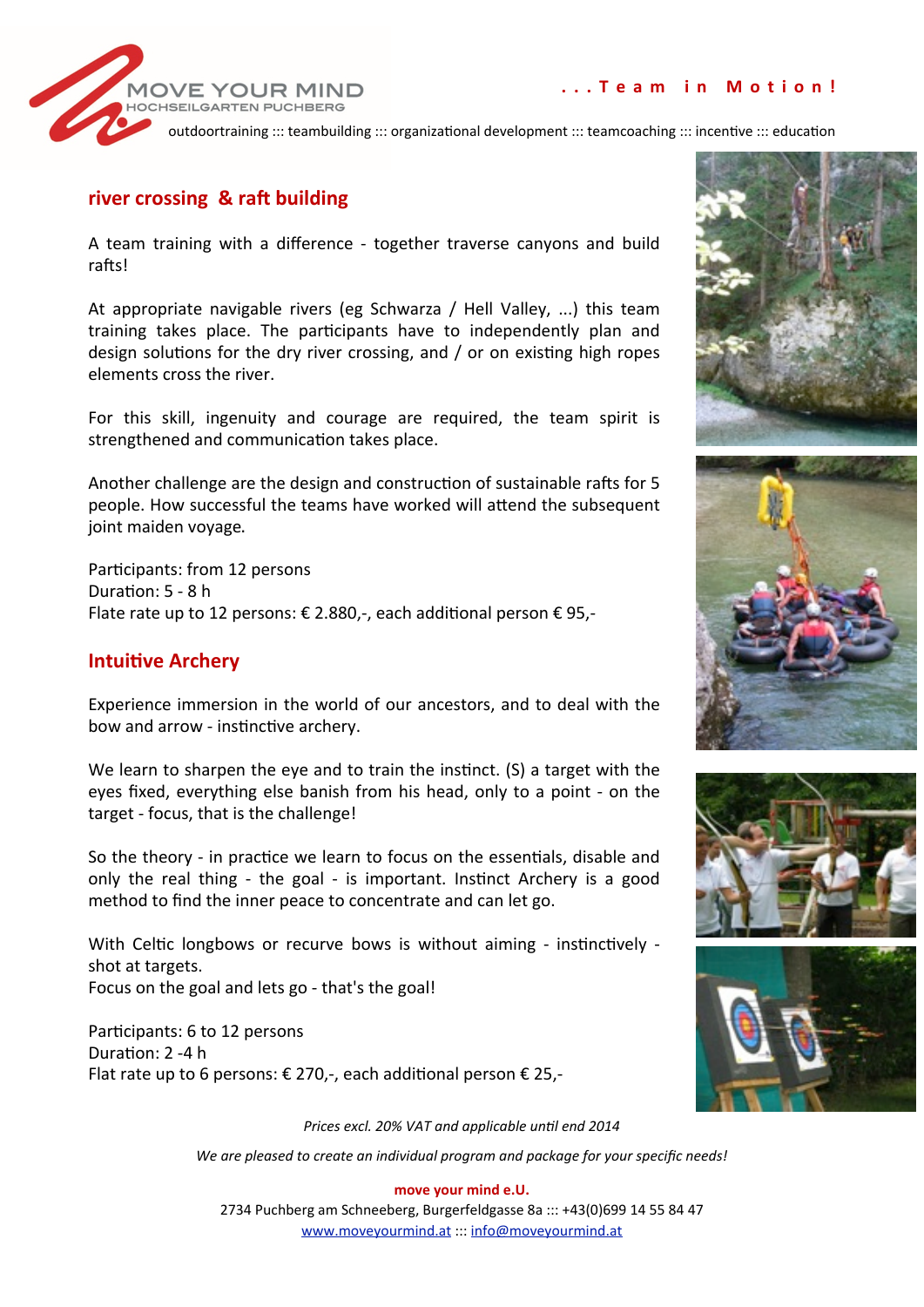

# High ropes Course Puchberg, a real & genuine challenge!

In our high ropes course experience unique, because ...

- ... we are not a fun park with us it's the real thing!
- ... we have two courses, a difficult and a very difficult one!
- ... 20 elements, some simple you have time to deal with your fears!
- ... partly technically sophisticated you have your hands full!
- ... for the safety there is always a top trainer!

**OVE YOUR MIN** 

- ... we always work with redundant / duplicate backup systems!
- ... the minimum age is 14 years old!

Appointment ... Reservation is required!

Exciting hours rich in intensive experiences with a direct panorama on to the Schneeberg are the guarantee for a genuine highlight for your company, association or trip.

### "Pure" Program

Reach and surpass your limits, experience something unique in tandem teams or with the whole group - that's what we can offer in the high ropes course.

Due to their technical difficulty some elements and stations make to forget you the height; with others height is constant guide

Duration: 2 - 3 hours

Price: up to 6 persons € 210, -, each additional person € 35,-

### "Adrenaline" Program

Here the highest "Pamper's Pole" in Austria adds spice to the Pure Program adrenaline guaranteed! Duration: 4 - 5 hours Price: up to 6 persons € 300,-, each additional person € 50,-

### "Power Day" Program

The individualised full-day program with everything the terrain of the High Ropes Course has to offer! From the Low Elements to archery to up high in the treetops - the whole days belong to you! Suitable above all for teambuilding, corporate events, birthday parties and club trips. A cosy campfire with a view on to the Schneeberg wraps up the experiences of the day.

Duration: 6 - 8 hours

Price: up to 6 persons: €420,-, each additional person €70,-

### All Programs bookable from 6 persons - only with prior booking!

Prices excl. 20% VAT and applicable until end 2014

We are pleased to create an individual program and package for your specific needs!

move your mind e.U.

2734 Puchberg am Schneeberg, Burgerfeldgasse 8a ::: +43(0)699 14 55 84 47 www.moveyourmind.at ::: info@moveyourmind.at





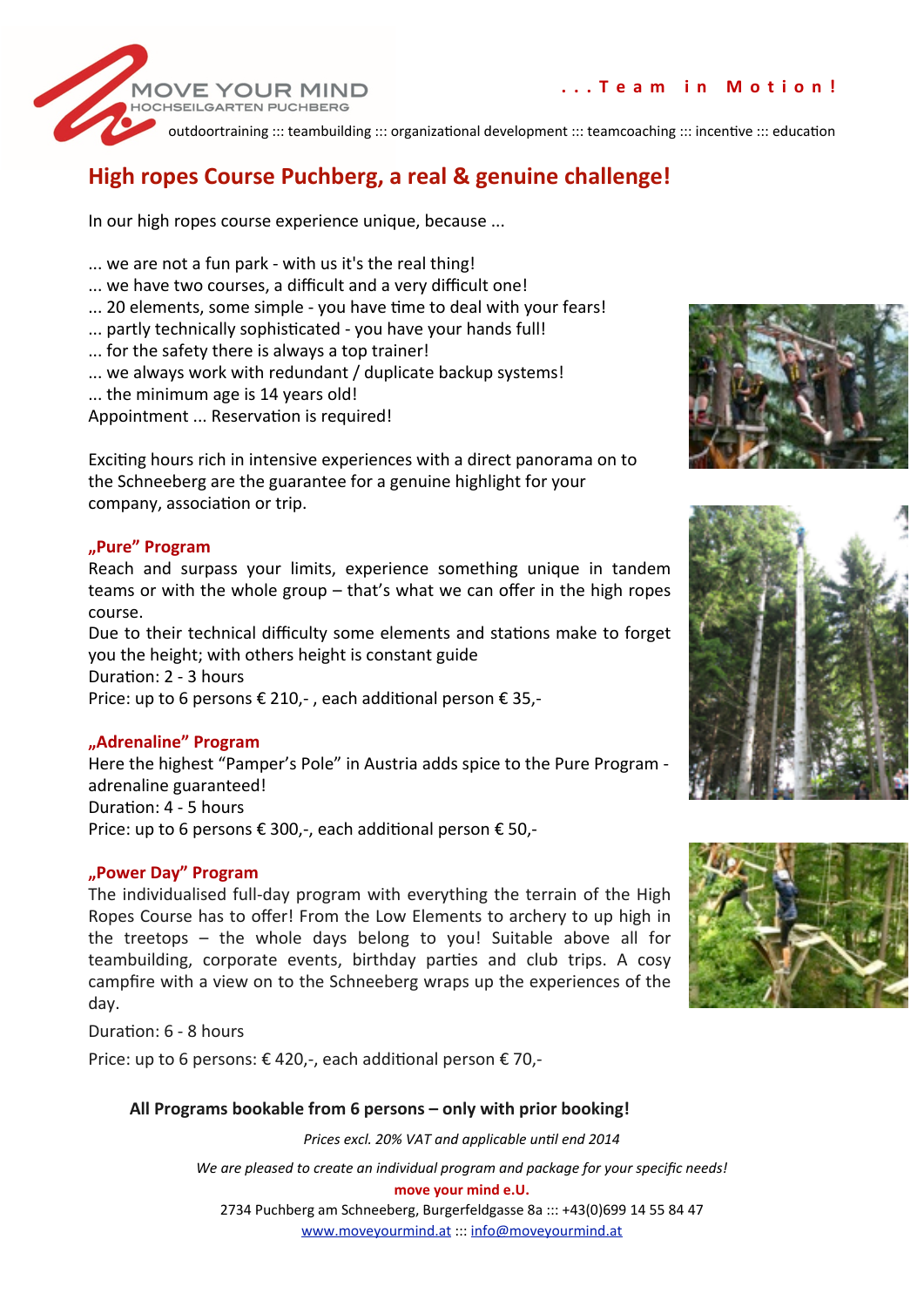



# **Snowshoeing**

Snowshoeing is increasingly developing into a fine alternative to ski touring.

We offer a snowshoe rental, but also guided walks.

Snowshoeing is suitable for everyone, if the weather (or fitness) does not allow you to climb the high mountains, you go it slowly and move up with snowshoes through the woods.

The advantages are the flexibility - anyone can snowshoe, you need no prior knowledge.

A guided, leisurely tour through snowy woods with a stop at the hut, nothing stands in the way!

We are happy to combine the program with a sleigh ride, a torch-lit hike or individual elements from the team training area.

Rent: €12,- per Day

Guided Tours:

Half Day-Tour: 2 - 3 h € 35,- per Person, at least € 210,-Full Day-Tour: 4 - 6 h € 50,- per Person, at least € 300,-







Prices excl. 20% VAT and applicable until end 2014

We are pleased to create an individual program and package for your specific needs!

move your mind e.U.

2734 Puchberg am Schneeberg, Burgerfeldgasse 8a ::: +43(0)699 14 55 84 47 www.moveyourmind.at ::: info@moveyourmind.at